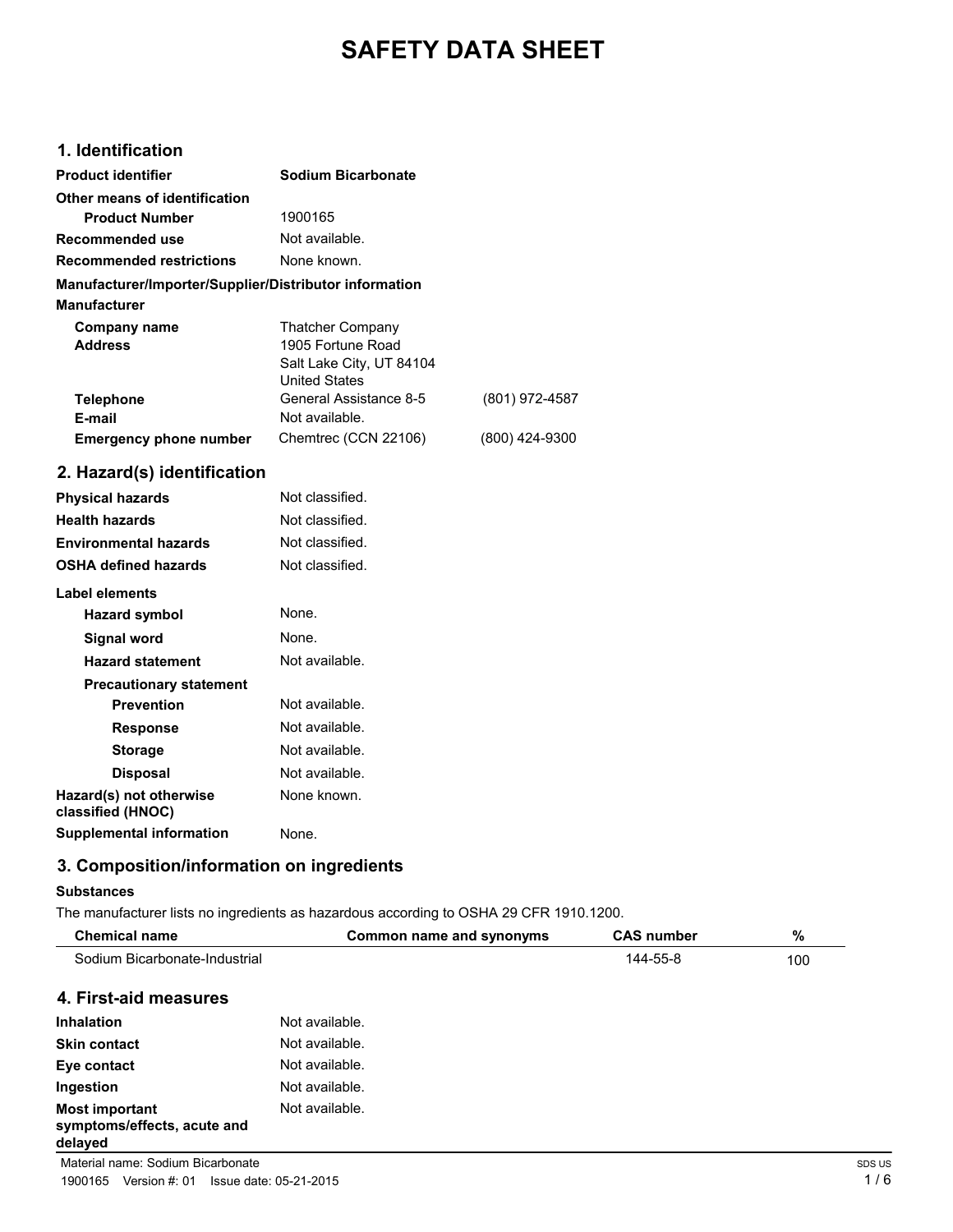# **5. Fire-fighting measures**

| Suitable extinguishing media                                     | Not available.  |
|------------------------------------------------------------------|-----------------|
| Unsuitable extinguishing<br>media                                | Not available.  |
| Specific hazards arising from<br>the chemical                    | Not applicable. |
| Special protective equipment<br>and precautions for firefighters | Not available.  |

### **6. Accidental release measures**

| Personal precautions,<br>protective equipment and<br>emergency procedures | Not available. |  |
|---------------------------------------------------------------------------|----------------|--|
| <b>Methods and materials for</b><br>containment and cleaning up           | Not available. |  |

# **7. Handling and storage**

| <b>Precautions for safe handling</b> | Not available. |
|--------------------------------------|----------------|
| <b>Conditions for safe storage,</b>  | Not available. |
| including any incompatibilities      |                |

## **8. Exposure controls/personal protection**

| Occupational exposure limits        | No exposure limits noted for ingredient(s).                |
|-------------------------------------|------------------------------------------------------------|
| <b>Biological limit values</b>      | No biological exposure limits noted for the ingredient(s). |
| Appropriate engineering<br>controls | Not available.                                             |

## **Individual protection measures, such as personal protective equipment**

| <b>Eye/face protection</b>    | Not available. |
|-------------------------------|----------------|
| <b>Skin protection</b>        |                |
| <b>Hand protection</b>        | Not available. |
| Other                         | Not available. |
| <b>Respiratory protection</b> | Not available. |
| <b>Thermal hazards</b>        | Not available. |

## **9. Physical and chemical properties**

| <b>Appearance</b>                            |                                         |  |
|----------------------------------------------|-----------------------------------------|--|
| <b>Physical state</b>                        | Solid.                                  |  |
| Form                                         | Not available.                          |  |
| Color                                        | Not available.                          |  |
| Odor                                         | Not available.                          |  |
| Odor threshold                               | Not available.                          |  |
| рH                                           | 8.3 Freshly prepared 0.1 molar solution |  |
| Melting point/freezing point                 | 122 °F (50 °C)                          |  |
| Initial boiling point and boiling<br>range   | Not available.                          |  |
| <b>Flash point</b>                           | Not available.                          |  |
| <b>Evaporation rate</b>                      | Not available.                          |  |
| Flammability (solid, gas)                    | Not available.                          |  |
| Upper/lower flammability or explosive limits |                                         |  |
| <b>Flammability limit - lower</b><br>$(\% )$ | Not available.                          |  |
| <b>Flammability limit - upper</b><br>(%)     | Not available.                          |  |
| Explosive limit - lower (%)                  | Not available.                          |  |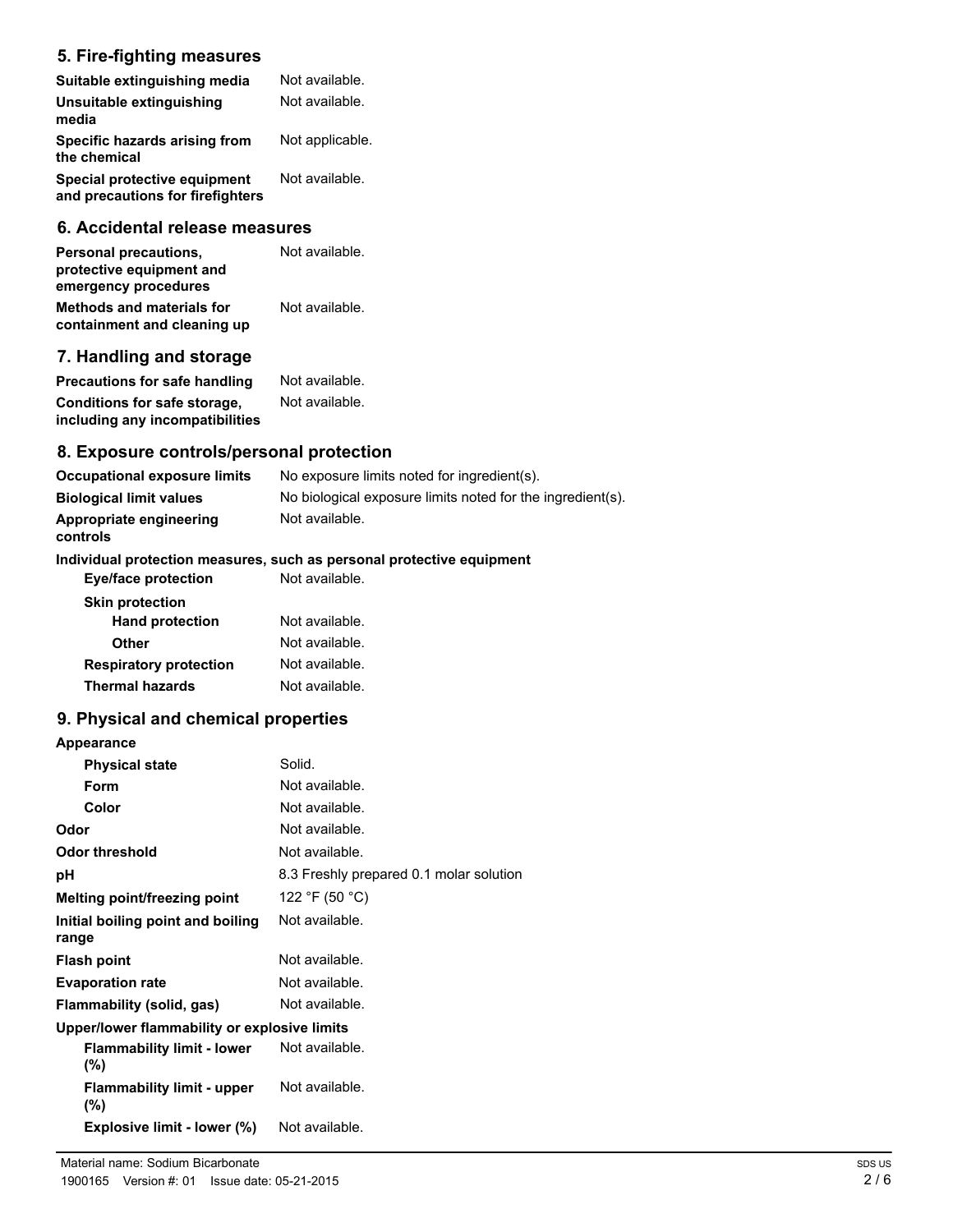| Explosive limit - upper (%)                       | Not available.           |
|---------------------------------------------------|--------------------------|
| Vapor pressure                                    | < 0.0000001 kPa at 25 °C |
| <b>Vapor density</b>                              | Not available.           |
| <b>Relative density</b>                           | Not available.           |
| Solubility(ies)                                   |                          |
| <b>Solubility (water)</b>                         | Not available.           |
| <b>Partition coefficient</b><br>(n-octanol/water) | Not available.           |
| <b>Auto-ignition temperature</b>                  | Not available.           |
| <b>Decomposition temperature</b>                  | Not available.           |
| Viscosity                                         | Not available.           |
| <b>Other information</b>                          |                          |
| <b>Density</b>                                    | 2.16 g/cm3 estimated     |
| Molecular formula                                 | C-H2-O3.Na               |
| Molecular weight                                  | 84.01 g/mol              |
| <b>Specific gravity</b>                           | 2.16                     |
| 10. Stability and reactivity                      |                          |
| <b>Reactivity</b>                                 | Not available.           |
| <b>Chemical stability</b>                         | Not available.           |
| <b>Possibility of hazardous</b><br>reactions      | Not available.           |

| .                                          |                |
|--------------------------------------------|----------------|
| <b>Conditions to avoid</b>                 | Not available. |
| Incompatible materials                     | Not available. |
| <b>Hazardous decomposition</b><br>products | Not available. |

# **11. Toxicological information**

| Information on likely routes of exposure                                           |                |  |
|------------------------------------------------------------------------------------|----------------|--|
| <b>Inhalation</b>                                                                  | Not available. |  |
| <b>Skin contact</b>                                                                | Not available. |  |
| Eye contact                                                                        | Not available. |  |
| Ingestion                                                                          | Not available. |  |
| Symptoms related to the<br>physical, chemical and<br>toxicological characteristics | Not available. |  |

## **Information on toxicological effects**

## **Acute toxicity**

| <b>Product</b>                              | <b>Species</b> | <b>Test Results</b> |
|---------------------------------------------|----------------|---------------------|
| Sodium Bicarbonate (CAS 144-55-8)           |                |                     |
| Acute                                       |                |                     |
| Oral                                        |                |                     |
| LD50                                        | Rat            | 4220 mg/kg          |
| <b>Skin corrosion/irritation</b>            | Not available. |                     |
| Serious eye damage/eye<br><i>irritation</i> | Not available. |                     |
| <b>Respiratory or skin sensitization</b>    |                |                     |
| <b>Respiratory sensitization</b>            | Not available. |                     |
| <b>Skin sensitization</b>                   | Not available. |                     |
| <b>Germ cell mutagenicity</b>               | Not available. |                     |
| Carcinogenicity                             |                |                     |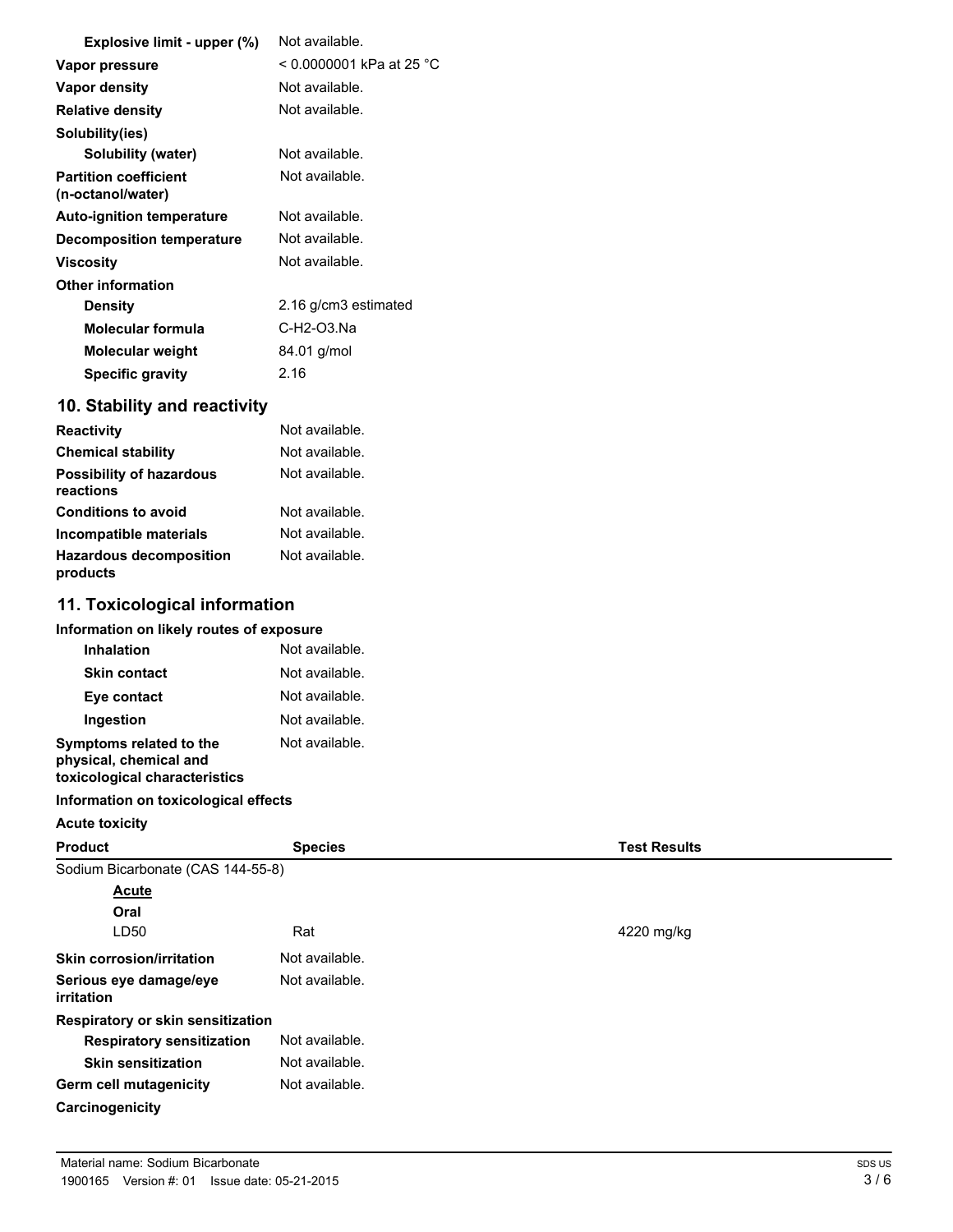### **US. OSHA Specifically Regulated Substances (29 CFR 1910.1001-1050)** Not listed.

| <b>Reproductive toxicity</b>                                 | Not available. |
|--------------------------------------------------------------|----------------|
| Specific target organ toxicity -<br>single exposure          | Not available. |
| <b>Specific target organ toxicity -</b><br>repeated exposure | Not available. |
| <b>Aspiration hazard</b>                                     | Not available. |

## **12. Ecological information**

### **Ecotoxicity**

| <b>Product</b>                               |                | <b>Species</b>                                              | Test Results |
|----------------------------------------------|----------------|-------------------------------------------------------------|--------------|
| Sodium Bicarbonate-Industrial (CAS 144-55-8) |                |                                                             |              |
| <b>Aquatic</b>                               |                |                                                             |              |
| Fish                                         | LC50           | Western mosquitofish (Gambusia affinis) 7550 mg/l, 96 hours |              |
| Persistence and degradability                | Not available. |                                                             |              |
| <b>Bioaccumulative potential</b>             | Not available. |                                                             |              |
| Mobility in soil                             | Not available. |                                                             |              |
| Other adverse effects                        | Not available. |                                                             |              |
| 13. Disposal considerations                  |                |                                                             |              |
| <b>Disposal instructions</b>                 | Not available. |                                                             |              |
|                                              |                |                                                             |              |

| Hazardous waste code                     | Not regulated. |
|------------------------------------------|----------------|
| Waste from residues / unused<br>products | Not available. |
| <b>Contaminated packaging</b>            | Not available. |

## **14. Transport information**

## **DOT**

Not regulated as dangerous goods.

# **IATA**

Not regulated as dangerous goods.

## **IMDG**

Not regulated as dangerous goods.

#### **Transport in bulk according to** Not available. **Annex II of MARPOL 73/78 and the IBC Code**

## **15. Regulatory information**

## **US federal regulations**

**TSCA Section 12(b) Export Notification (40 CFR 707, Subpt. D)**

```
Not regulated.
```
**CERCLA Hazardous Substance List (40 CFR 302.4)**

Not listed.

## **SARA 304 Emergency release notification**

Not regulated.

**US. OSHA Specifically Regulated Substances (29 CFR 1910.1001-1050)** Not listed.

### **Superfund Amendments and Reauthorization Act of 1986 (SARA)**

| Hazard categories |  |  |
|-------------------|--|--|
|-------------------|--|--|

Immediate Hazard - No Delayed Hazard - No Fire Hazard - No Pressure Hazard - No Reactivity Hazard - No

**SARA 302 Extremely hazardous substance**

Not listed.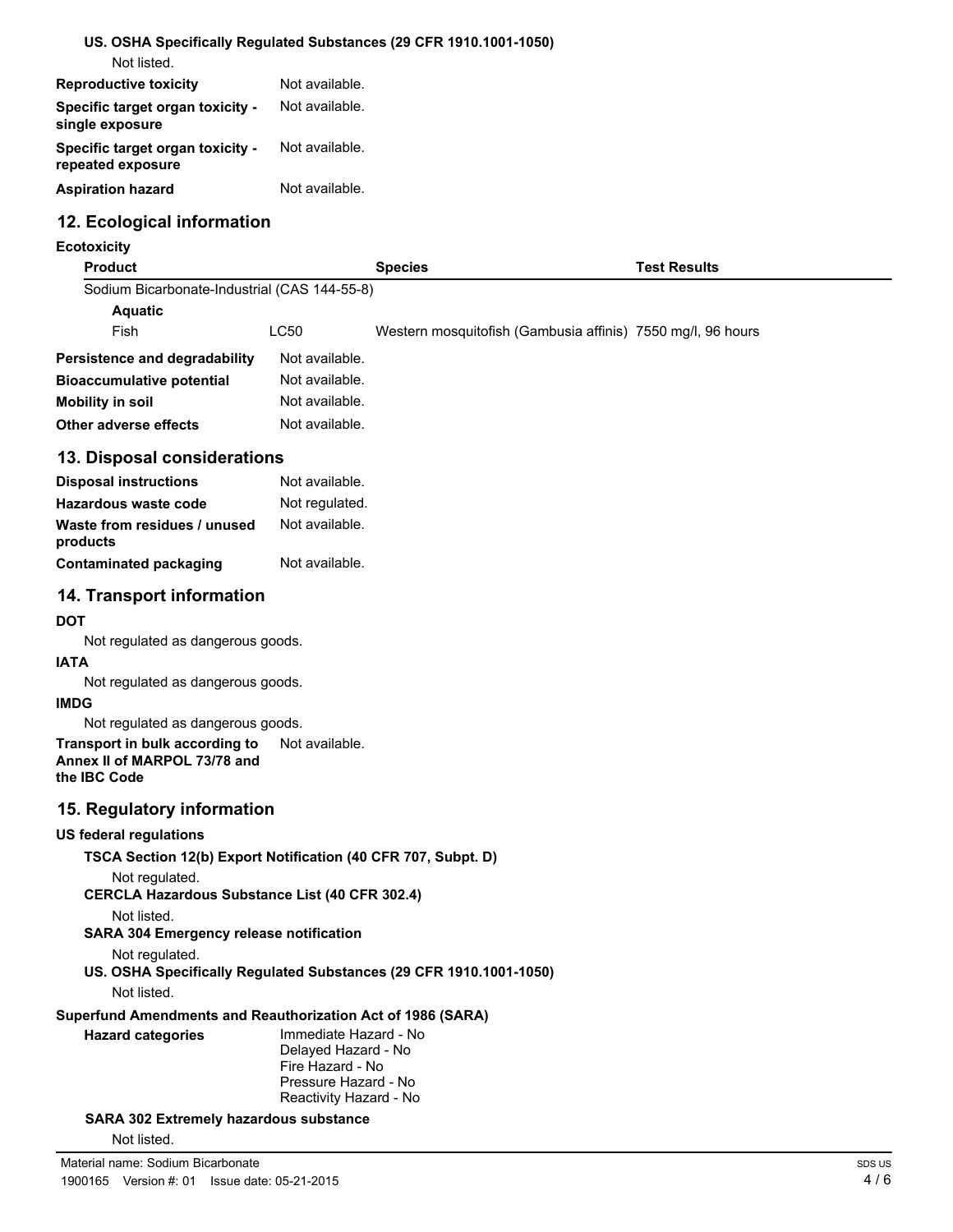#### **SARA 311/312 Hazardous** No **chemical**

# **SARA 313 (TRI reporting)**

Not regulated.

### **Other federal regulations**

**Clean Air Act (CAA) Section 112 Hazardous Air Pollutants (HAPs) List**

Not regulated.

**Clean Air Act (CAA) Section 112(r) Accidental Release Prevention (40 CFR 68.130)**

Not regulated.

| Safe Drinking Water Act<br>(SDWA) | Not regulated.            |
|-----------------------------------|---------------------------|
| <b>Food and Drug</b>              | Total food additive       |
| <b>Administration (FDA)</b>       | Direct food additive      |
|                                   | <b>GRAS</b> food additive |

### **US state regulations**

- **US. California Controlled Substances. CA Department of Justice (California Health and Safety Code Section 11100)** Not listed.
- **US. Massachusetts RTK Substance List**

### Not regulated.

- **US. New Jersey Worker and Community Right-to-Know Act**
	- Not regulated.
- **US. Pennsylvania RTK Hazardous Substances**

Not regulated.

- **US. Pennsylvania Worker and Community Right-to-Know Law**
	- Not listed.

# **US. Rhode Island RTK**

Not regulated.

**US. California Proposition 65**

Not Listed.

## **International Inventories**

| Country(s) or region        | Inventory name                                                            | On inventory (yes/no)* |
|-----------------------------|---------------------------------------------------------------------------|------------------------|
| Australia                   | Australian Inventory of Chemical Substances (AICS)                        | Yes                    |
| Canada                      | Domestic Substances List (DSL)                                            | Yes                    |
| Canada                      | Non-Domestic Substances List (NDSL)                                       | No                     |
| China                       | Inventory of Existing Chemical Substances in China (IECSC)                | Yes                    |
| Europe                      | European Inventory of Existing Commercial Chemical<br>Substances (EINECS) | Yes                    |
| Europe                      | European List of Notified Chemical Substances (ELINCS)                    | No                     |
| Japan                       | Inventory of Existing and New Chemical Substances (ENCS)                  | Yes                    |
| Korea                       | Existing Chemicals List (ECL)                                             | Yes                    |
| New Zealand                 | New Zealand Inventory                                                     | Yes                    |
| Philippines                 | Philippine Inventory of Chemicals and Chemical Substances<br>(PICCS)      | Yes                    |
| United States & Puerto Rico | Toxic Substances Control Act (TSCA) Inventory                             | Yes                    |

\*A "Yes" indicates that all components of this product comply with the inventory requirements administered by the governing country(s) A "No" indicates that one or more components of the product are not listed or exempt from listing on the inventory administered by the governing country(s).

## **16. Other information, including date of preparation or last revision**

| <b>Issue date</b>   | 05-21-2015                                     |
|---------------------|------------------------------------------------|
| <b>Version</b> #    | በ1                                             |
| <b>NFPA ratings</b> | Health: 0<br>Flammability: 0<br>Instability: 0 |